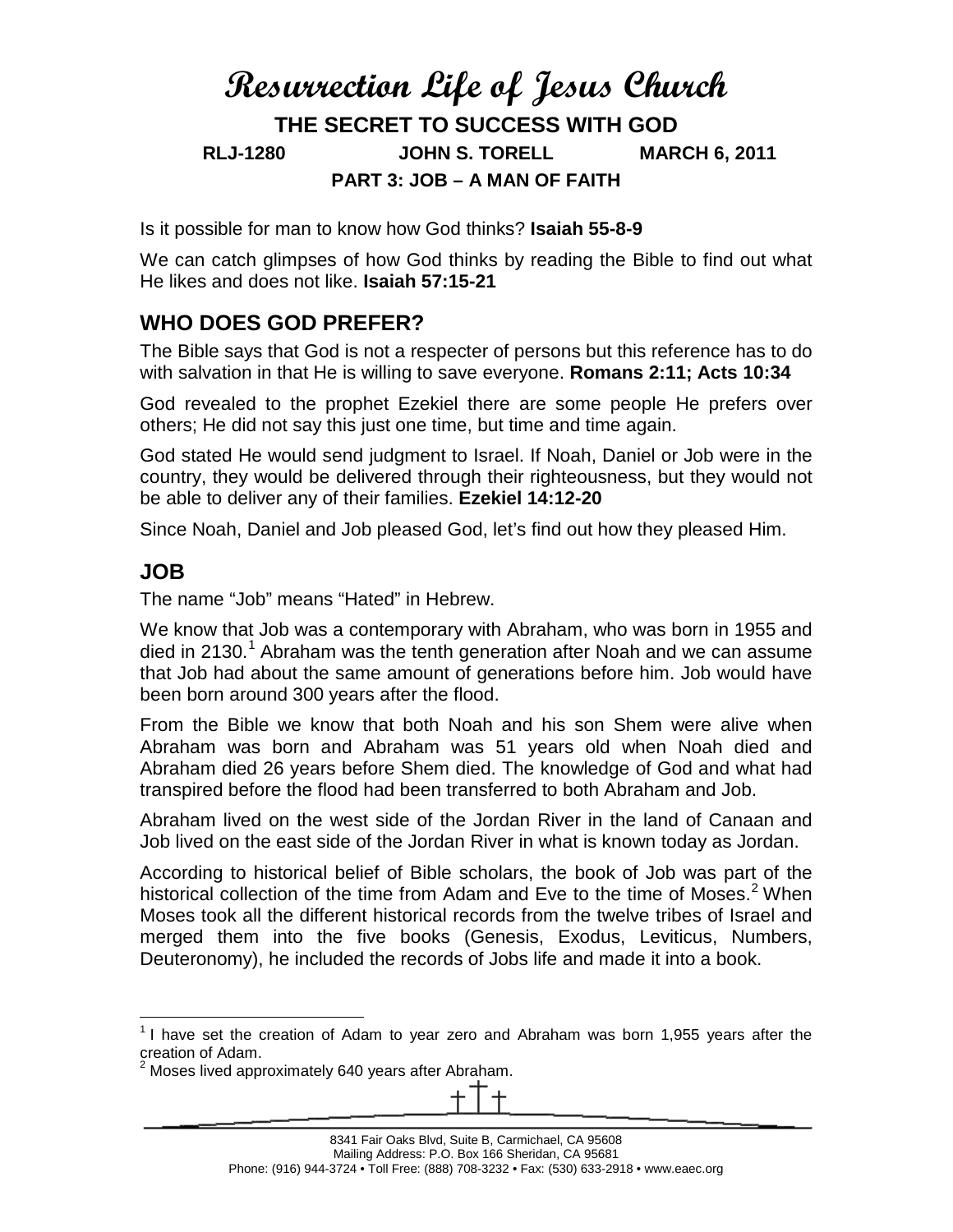#### **CHARACTER**

The Bible records the following characteristics about Job:

*"There was a man in the land of Uz, whose name was Job; and that man was perfect and upright, and one that feared God, and eschewed evil."* (Job 1:1)

**Perfect**: The Hebrew word used here is "tam" which means "plain." In today's language it would be described as "straightforward."

**Upright**: honest, just, honorable

**Feared God:** He worshiped the Lord with great respect

**Eschewed evil**: To avoid, to abstain from evil

### **CONCERNS**

Job had ten children consisting of seven sons and three daughters. They did not have to work as adults since Job was rich. They liked to party very often, which included drinking wine, and Job was concerned they might sin and he interceded for them. **Job 1:2-5**

# **SATAN HATED JOB**

Satan was looking all over the earth to find people who loved God. **1 Peter 5:8**

He wanted to destroy them by accusing them before God. **Job 1:6-12**

Satan attacked everything that Job owned, including his children, and destroyed it all. **verses 13-19**

# **JOB'S RESPONSE**

Instead of falling apart, Job fell down and worshipped God. **verses 20-22**

# **SATAN'S SECOND ATTACK**

Satan was unable to break Job and make him curse God so he went back a second time and requested to be able to strike Job personally. **Job 2:1-6**

The blow came hard upon Job. **verses 7**

Then Satan moved upon Job's wife to attack him. **verses 8-9**

Job stood his ground even when attacked in his body and told by his wife to commit suicide. **verse 10**

#### **JOB WAS DEVASTATED**

Job had lost his children, wealth and his health. He didn't know at this time what had taken place in the courthouse of heaven. Job loved God and faithfully walked with Him and yet all this evil had befallen him. Heaven was silent, and after seven long days, Job could not take it any longer, and finally spoke when he cursed the day he was born. **Job 3:1-13**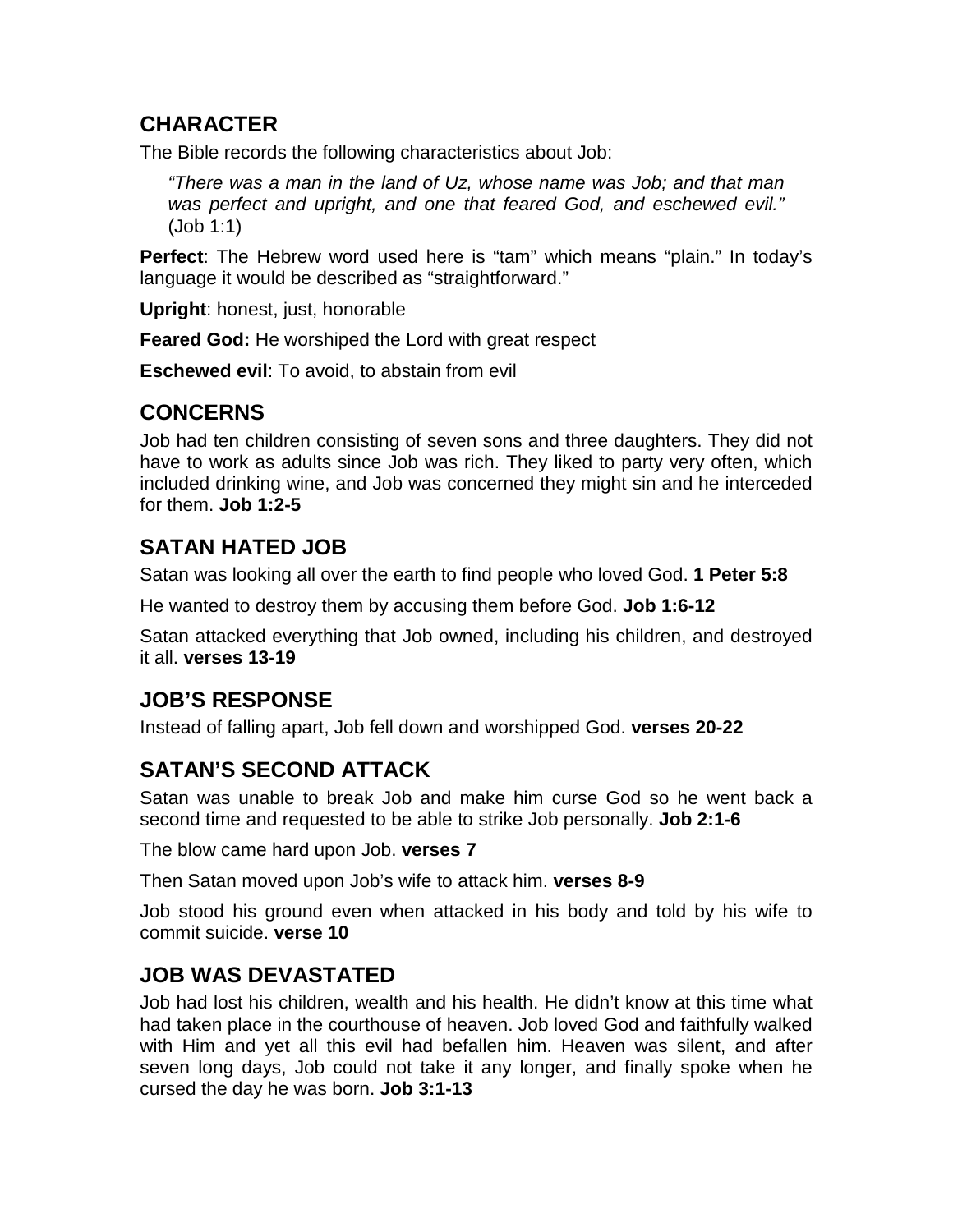He had constantly had fear that his children would sin and now it had come to pass. **verses 25-26**

### **ATTACK FROM HIS FRIEND**

It must have been well known in the community that Job's children had been drinking and partying. Bildad accused Job of not being righteous since his prayers and offerings had not stopped God from judging his children. **Job 8:1-15**

### **JOB SUFFERED MENTALLY**

Job initially thought that God had afflicted him. **Job 9:17-18**

The pain drove Job into confusion. **Job 10:1-15**

Despite the pain and the spiritual suffering *Job had faith in God*. **Job 13:15-16**

Job had total faith in the Redeemer and to the coming Messiah that one day would take away all sin from those who believed in Him. **Job 19:25-27**

Job cried out to be able to have his day in court with God. **Job 23:1-9**

Job had faith that carried him through. **verse 10**

His friends were merciless in their attack. **Job 34:35-37**

### **GOD RESPONDS**

We do not know how long Job had to suffer but God broke his silence one day and started to speak to Job. **Job 38:1-7**

God shared about his greatness and this is found in chapters 38 through 41.

#### **JOB'S CONFESSION**

Job had not been told what Satan had done and still thought that God had afflicted him, but he loved God so much that he humbled himself and repented before the Lord. **Job 42:1-6**

God rebuked the three men who had accused Job. **verse 7**

They were humbled and told to ask Job to pray for them. **verses 8-9**

# **RESTORATION**

God healed Job and blessed him more than before than Satan's attack. God gave him an additional seven sons and three daughters.

God gave him 140 years to enjoy his blessings and see his offspring until the fourth generation. **verses 10-17**

# **SPIRITUAL INSIGHT**

There is no man recorded in the Bible that has suffered as greatly as Job. Satan used his entire arsenal to break him:

Took away his livelihood.